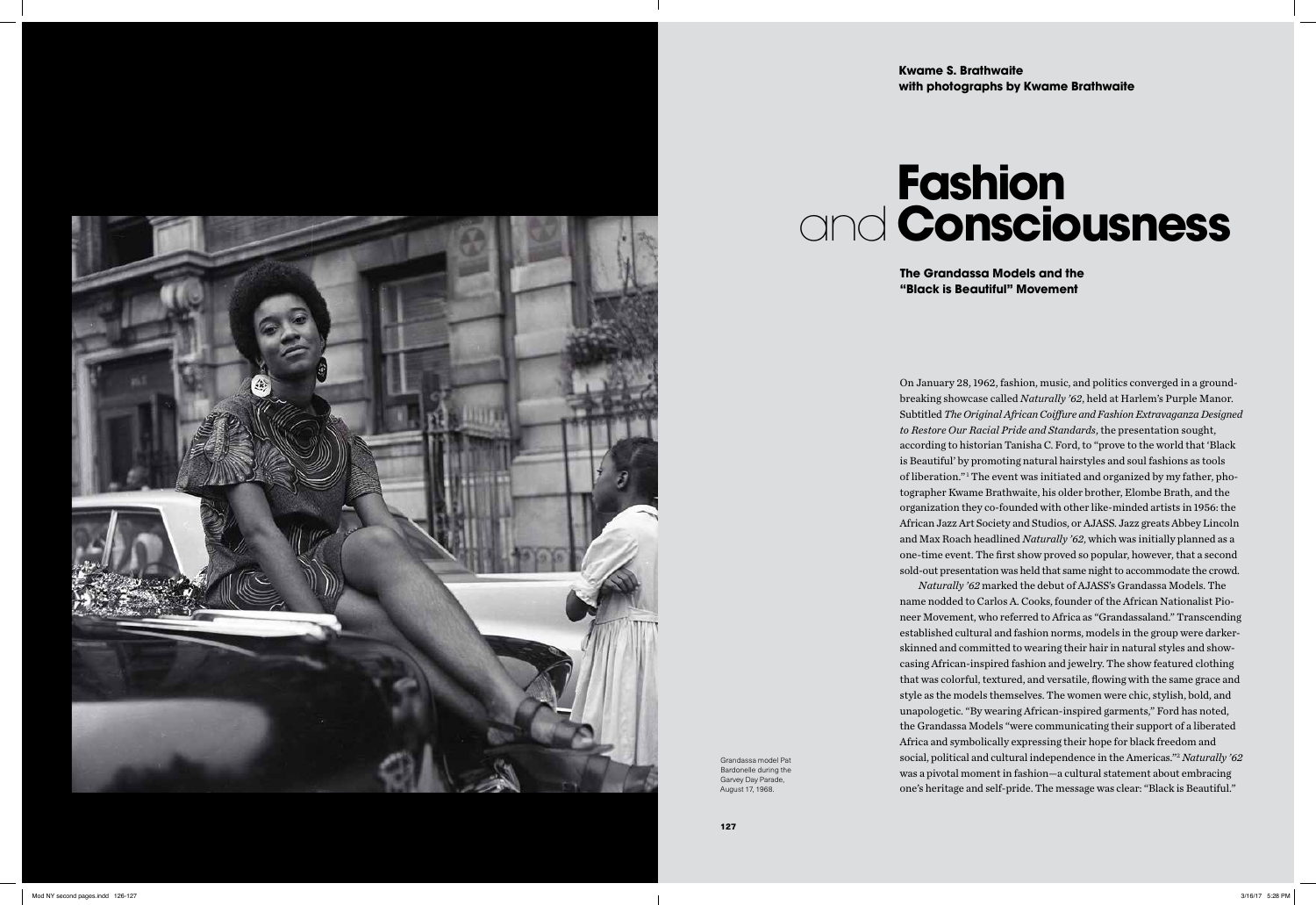

Inspired in part by the writings of political leader and writer Marcus Garvey, Brathwaite, Brath, and AJASS popularized the phrase "Black is Beautiful" through the *Naturally* fashion shows and the Grandassa Models. Traveling nationally for concerts, AJASS members Lincoln and Roach helped spread the "Black is Beautiful" theme and made contacts with other progressive organizations that led to *Naturally* show bookings in other cities. In February 1963, for example, AJASS presented shows at Robert's Show Club in Chicago and Mr. Kelly's in Detroit. "Black is Beautiful" became one of the most important political and cultural ideas of the twentieth century and the Grandassa Models the visual representation of the idea.

Kwame Brathwaite's photographs capture this revolutionary time and were specifically intended to shape American visual discourse. His photographs testify that fashion, as well as artistic and political vision, can effect change in popular culture—and that popular culture can effect change in society at large. Many of the subjects of Brathwaite's carefully crafted photographs invoke the power of objects, such as books, musical instruments, jewelry, headpieces, and artwork. The dress and hairstyles of his subjects emphasize their sense of themselves, while the environs of his subjects convey a community of artist-activists—writers, painters, playwrights, fashion designers, and musicians.

This aesthetic is evident in Brathwaite's photos depicting the marriage of fashion and jazz. Grandassa Models graced album covers for various



Garvey Day at Renaissance Casino Ballroom, c. 1966.

Pat Bardonelle on the Apollo Theatre Stage during a performance by the Grandassa models and AJASS Repertory Theatre.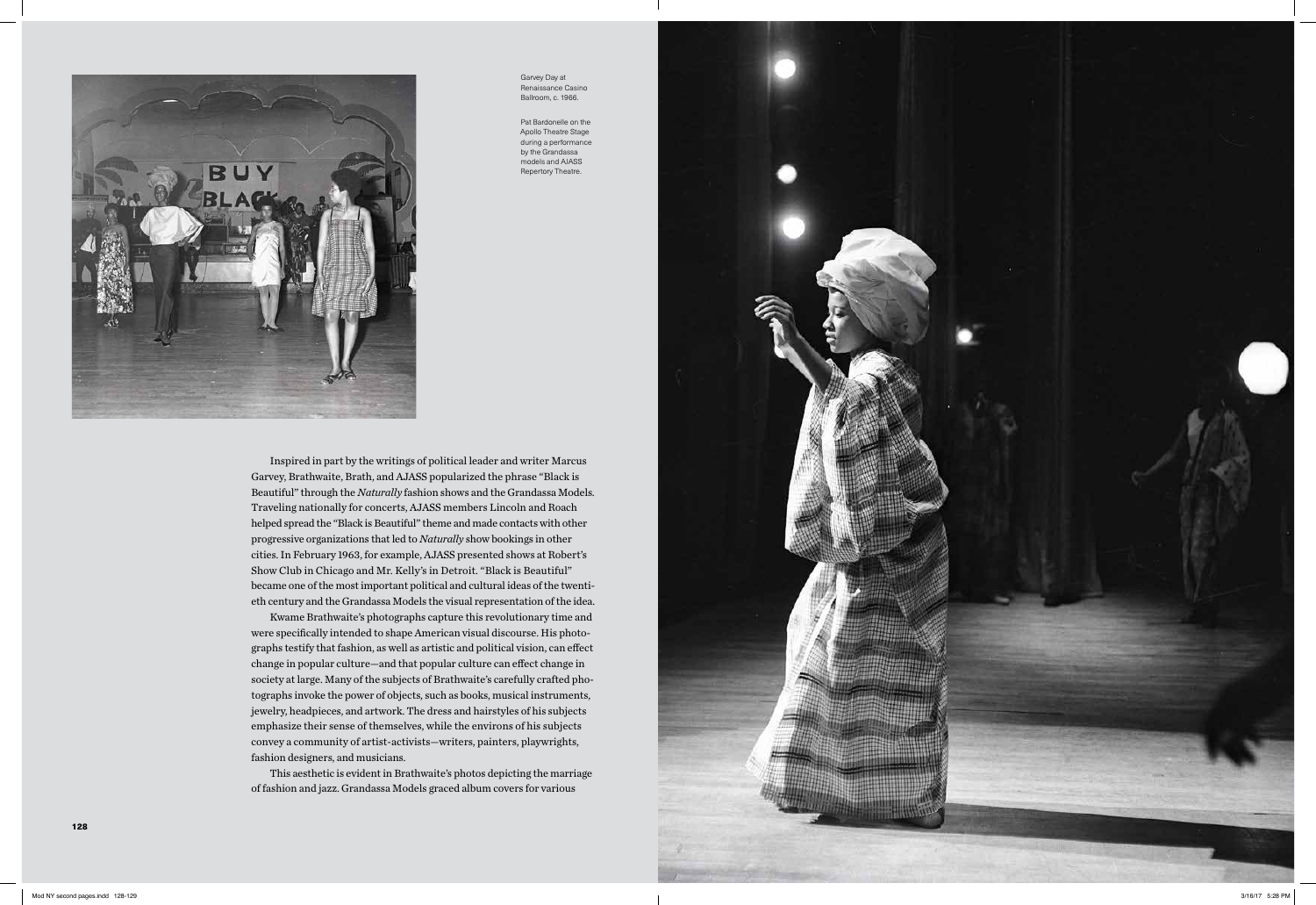131 Fashion and Consciousness

Noumsa Brath at a photo shoot in the AJASS studio, c. 1965.

Photo shoot at a school for one of the many modeling groups who had begun to embrace natural hairstyles in the 1960s.



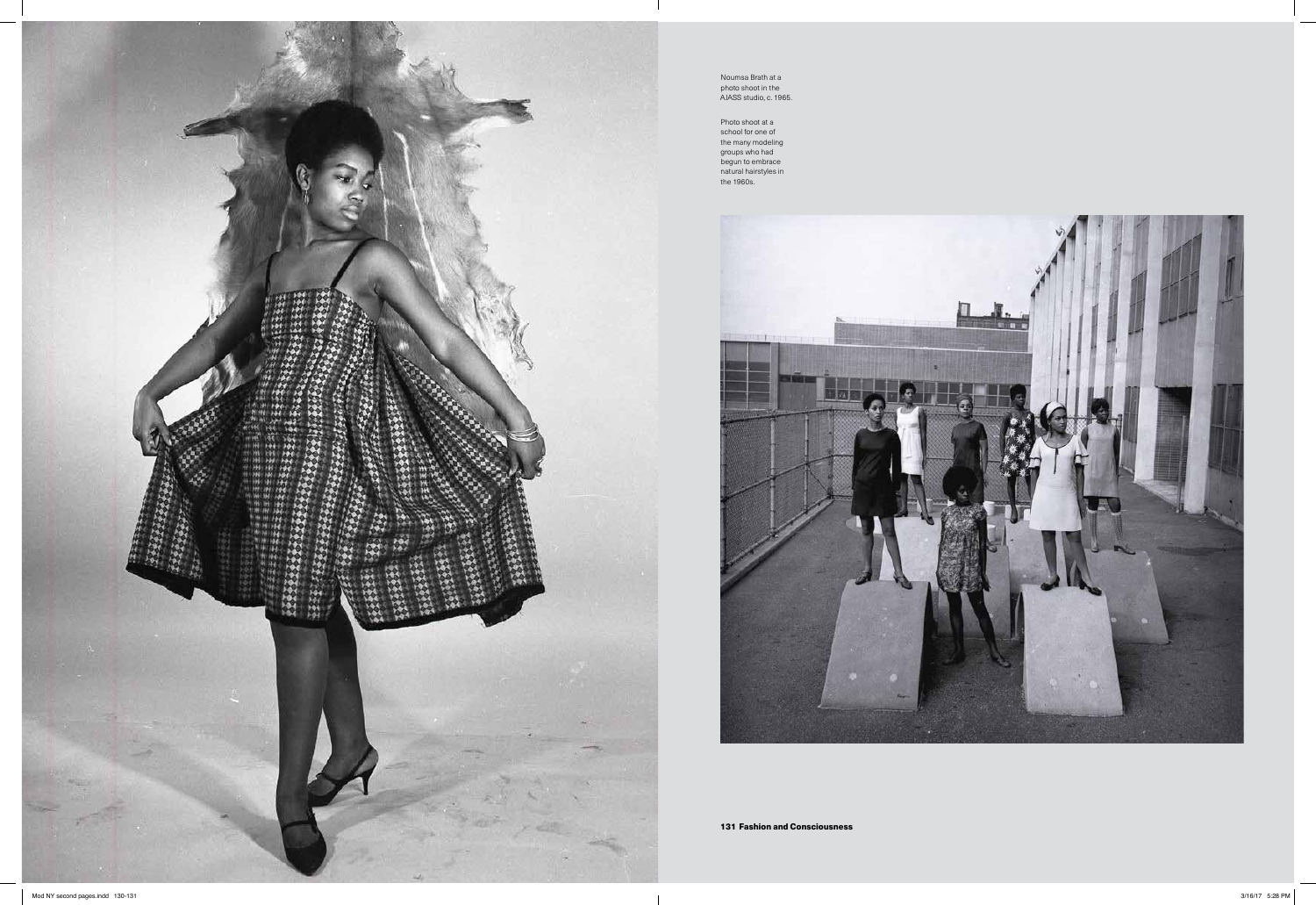Naturally '68 photo shoot in the Apollo Theater featuring Grandassa models and AJASS founding members (except the photographer, Kwame Brathwaite), at center from left: Frank Adu, Elombe Brath, and Ernest Baxter.



Grandassa models after the *Naturally* fashion show at Richland Palace, c. 1968.

 $\overline{\phantom{a}}$ 

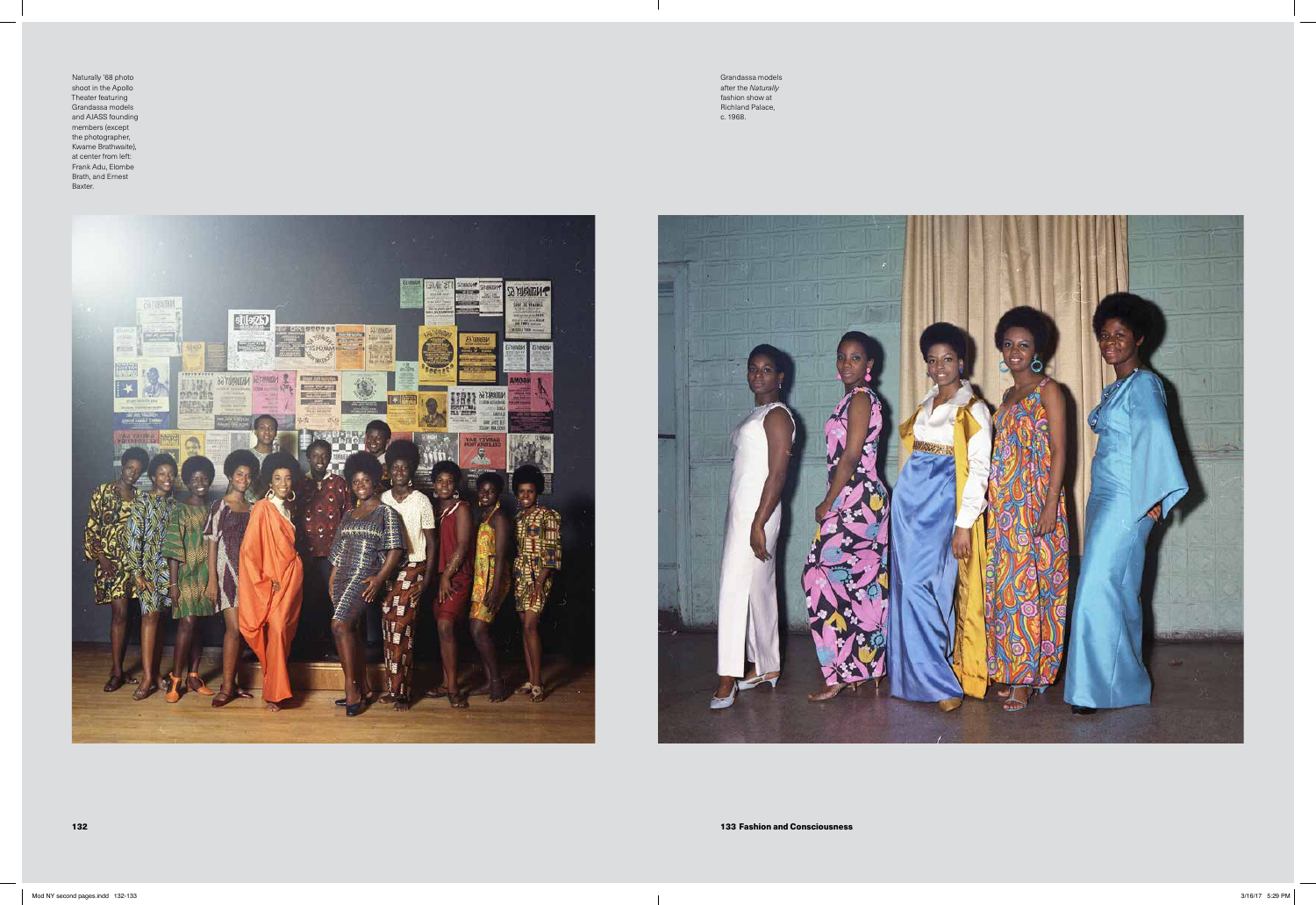Blue Note Records artists, including Freddie Roach and Lou Donaldson, and were featured on album covers with names such as *Brown Sugar*  (1964) and *The Natural Soul* (1962). These covers and their titles were a marked departure from traditional record covers featuring the artists alone, and they signified that the visual rhetoric the Grandassa Models represented was being embraced and celebrated. The presence of the Grandassa Models on these album covers also signaled a shift in attitudes toward fashion, the black image, and beauty standards. American culture was embracing change and challenging social norms through artistic expression.

One artist-activist depicted in Brathwaite's photographs is Carolee Prince, who was one of the era's most innovative designers of jewelry, headpieces, and clothing for the Grandassa Models. Vocalist Nina Simone was one of her clients, and Prince created many of the headpieces Simone wore at her performances. This type of entrepreneurship blossomed, as many of the Grandassa Models made their own clothes and used the shows as an organic way to display their craft and create opportunities to design for others. Consequently the "Black is Beautiful" movement opened economic opportunities for the African-American community as they embraced their creativity and entrepreneurial spirit, starting their own fashion-related businesses and boutiques. The movement also created a demand for magazines such as *Essence* (first published in 1970), which

135 Fashion and Consciousness

Grandassa models, Merton Simpson Gallery, c. 1967.





Jean Gumbs, Brenda Deaver, Noumsa Brath, and Clara Lewis photographed in Minars furniture store on West 125th Street, c. 1964. They are holding three Blue Note albums featuring Grandassa models, including Black Rose (Lou Donaldson), Clara L. Buggs (Freddie Roach), and Noumsa Brathwaite (Lou Donaldson).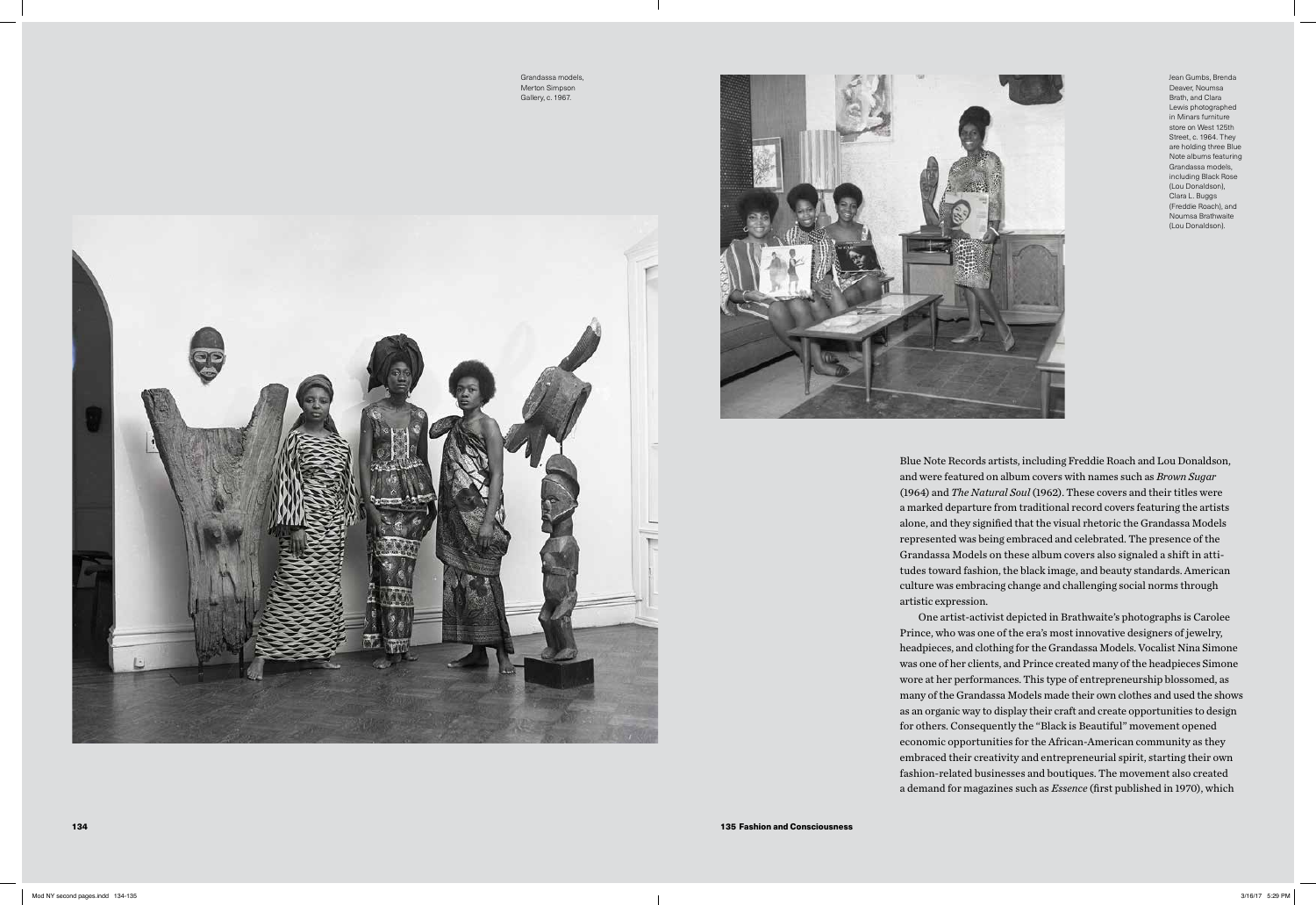136 137 Fashion and Consciousness

Brenda Deaver, c. 1965. She modeled with AJASS from 1964 to 1966 and appears on a Blue Note album cover titled *Oh Baby*. The photograph was taken in a space that AJASS opened from 1965 to 1967 called Grandassa Land, located on what was

known as Seventh Avenue (Adam Clayton Powell Jr. Blvd.) between 126th and 127th Streets. Grandassa Land was a small café-style gathering place where meetings, lectures, poetry, and mini skits by AJASS Repertory Theatre took place.





Sikolo Brathwaite wearing a beaded hairpiece by designer Carolee Prince, c. 1967.